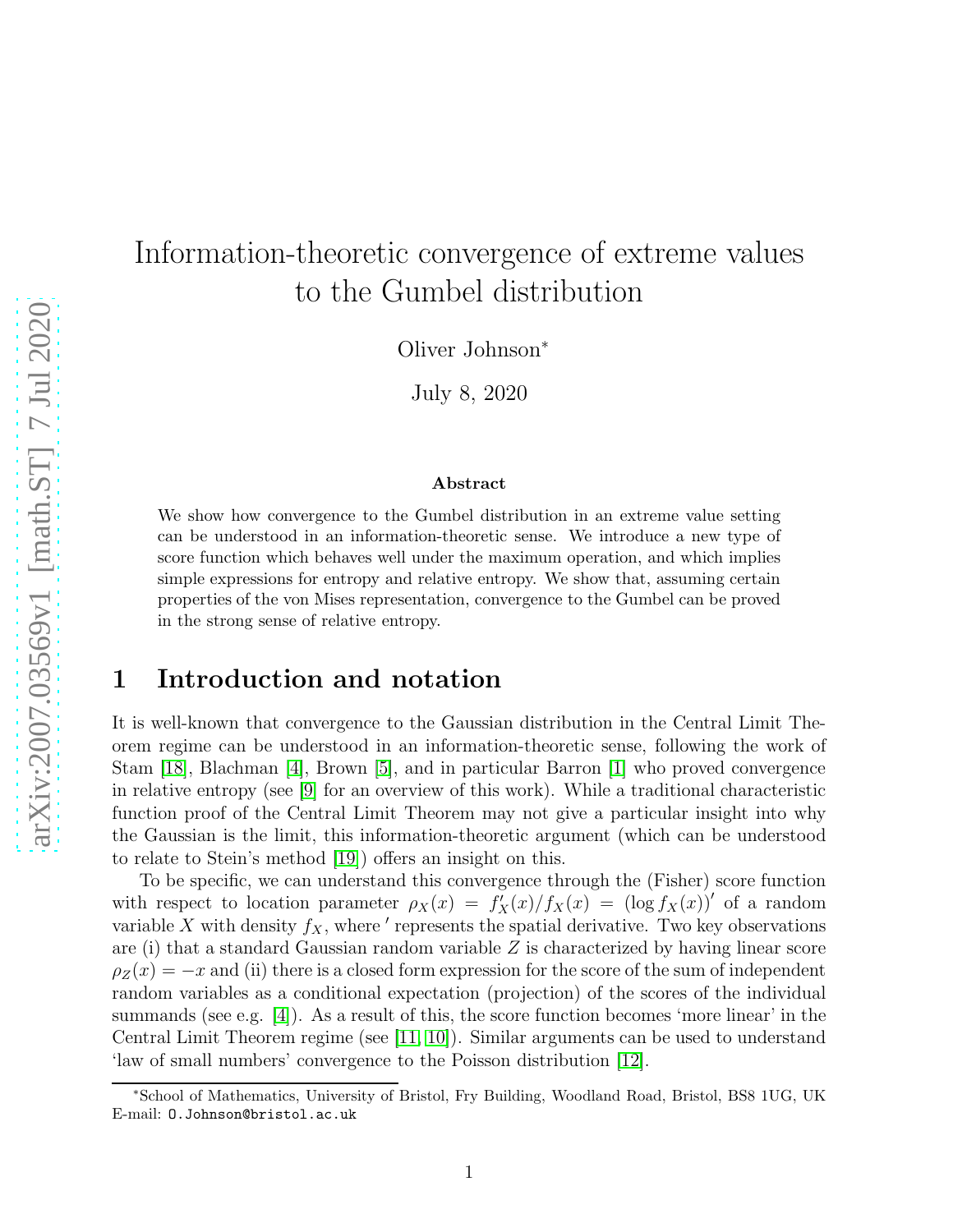However, there exist other families of probabilistic limit theorems which we would like to understand in a similar framework. In this paper we will consider a standard extreme value theory setup [\[16\]](#page-10-2): that is, we take i.i.d. random variables  $X_1, X_2, \ldots \sim X$  and define  $M_n = \max(X_1, \ldots, X_n)$  and  $N_n = (M_n - b_n)/a_n$  for some sequences  $a_n$  and  $b_n$ . We want to consider whether  $N_n$  converges in relative entropy to a standard extreme value distribution.

In this paper we show how to do this for the case of a Gumbel (Type I Extreme Value) limit, by introducing a different type of score function, which we refer to as the max-score  $\Theta_X$ , which is designed for this problem. Corresponding properties to those described above hold for this new quantity: (i) a Gumbel random variable  $X$  can be characterized by having linear max-score  $\Theta_X$  (see Example [1.2\)](#page-1-0) (ii) there is a closed form expression (Lemma [1.3\)](#page-2-0) for the max-score of the maximum of independent random variables.

In Section [2](#page-2-1) we show that the entropy and relative entropy can be expressed in terms of the max-score, and in Section [3](#page-4-0) we relate this to the standard von Mises representation (see [\[16,](#page-10-2) Chapter 1]) to deduce convergence in relative entropy in Theorem [3.4.](#page-6-0) Our aim is not to provide a larger class of random variables than papers such as  $[6, 7, 14]$  $[6, 7, 14]$  $[6, 7, 14]$  for which convergence to the Gumbel takes place, but rather to use ideas from information theory to understand why this convergence may be seen as natural, and to prove convergence in a strong (relative entropy) sense.

We briefly remark that entropy was studied in this regime by Saeb [\[17\]](#page-10-3), though using a direct computation based on the density. The standard Fisher score was used in an extreme value context by Bartholmé and Swan [\[2\]](#page-9-10) in a version of Stein's method. Extreme value distributions were considered in the context of Tsallis entropy by Bercher and Vignat [\[3\]](#page-9-11). However, this particular framework appears to be new, to the best of our knowledge.

**Definition 1.1.** For continuous random variable  $Z \in \mathbb{R}$  we write distribution function  $F_Z(z) = \mathbb{P}(Z \leq z)$  and  $f_Z(z) = F'_Z(z)$  for the corresponding density. We define the *max-score function:*

$$
\Theta_Z(z) = \log(f_Z(z)/F_Z(z)).\tag{1}
$$

Note that we can write  $F_X(x) = \exp(-w(x))$  for some decreasing function w with  $w(\infty) = 0$ . Then  $f_X(x) = -w'(x)F_X(x)$  so that  $\Theta_X(x) = \log(-w'(x))$ . Equivalently, inverting this relationship gives

<span id="page-1-1"></span>
$$
F_X(x) = \exp\left(-\int_x^\infty e^{\Theta_X(u)} du\right).
$$
 (2)

We now remark that under this definition the Gumbel distribution has linear max-score function:

<span id="page-1-0"></span>Example 1.2. *A Gumbel random variable* Y *with parameters* µ *and* β *has distribution*  $function F_Y(y) = \exp(-e^{-(y-\mu)/\beta}), so in the notation above w(y) = e^{-(y-\mu)/\beta}.$  Hence  $w'(y) = -e^{-(y-\mu)/\beta}/\beta$  and a Gumbel random variable has max-score

$$
\Theta_Y(y) = -\log \beta - \frac{(y-\mu)}{\beta}.
$$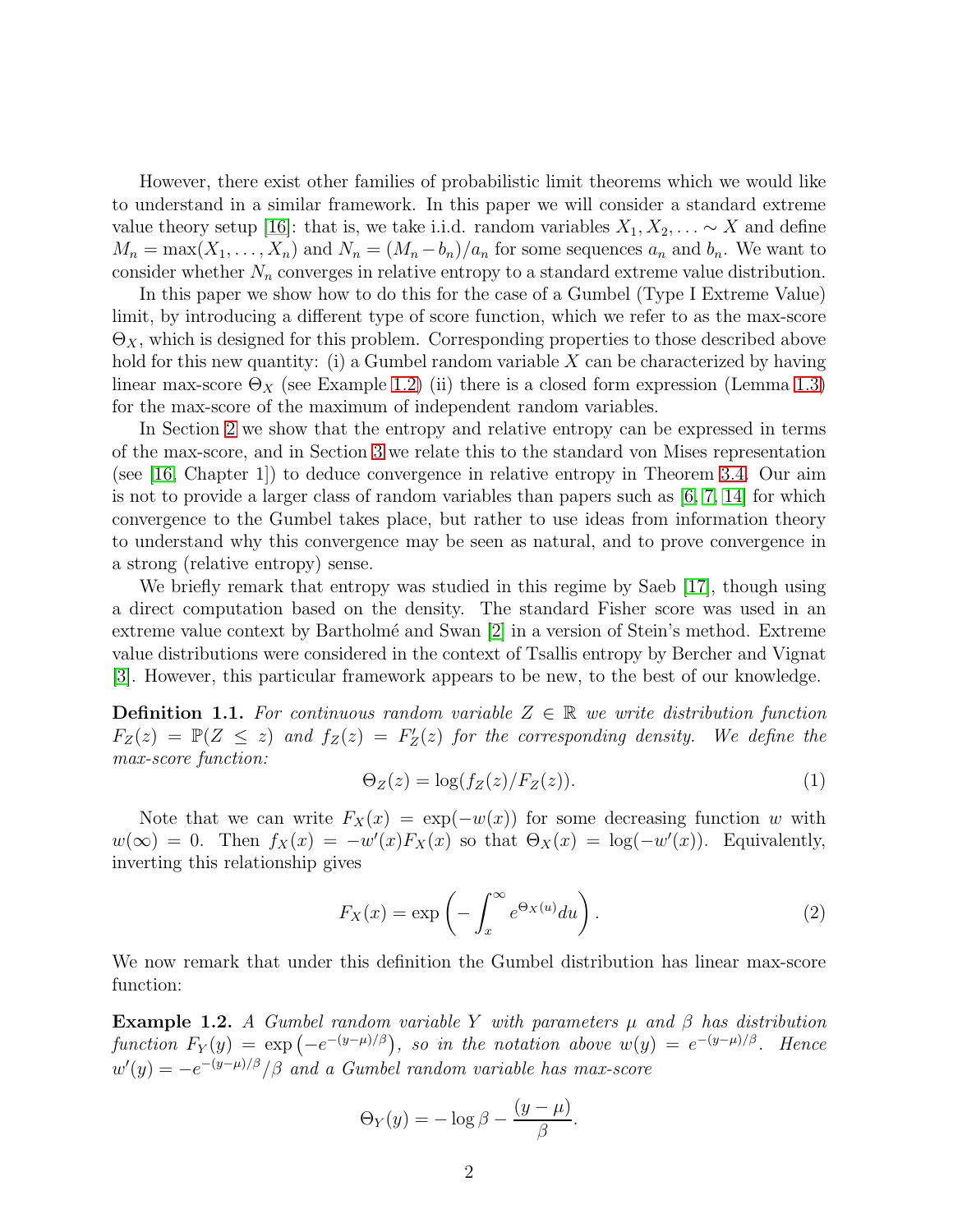*Indeed, using* [\(2\)](#page-1-1), we can see the property of having a linear max-score  $\Theta_Y$  *characterizes the Gumbel.*

*For future reference in this paper, note that (see [\[13,](#page-9-12) Eq. (1.25)]) the*  $EY = \mu + \beta \gamma$ , *where*  $\gamma$  *is the Euler–Mascheroni constant, and*  $\mathcal{M}_Y(t) = e^{\mu t} \Gamma(1-\beta t)$  *(see [\[13,](#page-9-12) Eq. (1.23)]).* 

We can further state how the max-score function behaves under the maximum and rescaling operations:

<span id="page-2-0"></span>**Lemma 1.3.** *If we write*  $M_n = \max(X_1, \ldots, X_n)$  *and*  $N_n = (M_n - b_n)/a_n$  *then* 

<span id="page-2-2"></span>
$$
\Theta_{N_n}(z) = \log(n a_n) + \Theta_X(a_n z + b_n), \tag{3}
$$

$$
\Theta_{N_n}(N_n) = \log(n a_n) + \Theta_X(M_n), \tag{4}
$$

*Proof.* As usual (see for example [\[16,](#page-10-2) Chapter 0.3]), we know that by independence

<span id="page-2-3"></span>
$$
F_{M_n}(x) = \mathbb{P}(\max(X_1, ..., X_n) \le x) = \mathbb{P}\left(\bigcap_{i=1}^n \{X_i \le x\}\right) = F_X(x)^n, \tag{5}
$$

so that  $F_{N_n}(x) = F_{M_n}(a_n x + b_n) = F_X(a_n x + b_n)^n$ . This means that  $f_{N_n}(x) = na_n F_X(a_n x + b_n)$  $(b_n)^{n-1} f_X(a_n x + b_n)$ , so  $f_{N_n}(x) / F_{N_n}(x) = na_n f_X(a_n x + b_n) / F_X(a_n x + b_n)$  and [\(3\)](#page-2-2) follows on taking logarithms. The second result, [\(4\)](#page-2-2), follows by direct substitution using the fact that  $M_n = a_n N_n + b_n$ . 口

**Example 1.4.** In particular, if X is exponential with parameter  $\lambda$ , so with  $a_n = 1/\lambda$  and  $b_n = \log n/\lambda$ 

$$
\Theta_X(z) = \log\left(\frac{\lambda e^{-\lambda z}}{1 - e^{-\lambda z}}\right),\,
$$

*this gives*

$$
\Theta_{N_n}(z) = \log(n/\lambda) + \log\left(\frac{\lambda e^{-z}/n}{1 - e^{-z}/n}\right) = -z - \log(1 - e^{-z}/n).
$$

*Hence, letting*  $n \to \infty$ *, we know that*  $\Theta_{N_n}(z)$  *converges pointwise to*  $-z$ *, which is the max-score of the standard Gumbel (with parameters*  $\mu = 0$  *and*  $\beta = 1$ ) – see Example [1.2](#page-1-0) *above.*

However, while this gives us some intuition as to why the Gumbel is the limit in this case, pointwise convergence of the score function does not seem a particularly strong sense of convergence. We now discuss the question of convergence in relative entropy.

## <span id="page-2-1"></span>2 Max-score function and entropy

We next show that we can use the max-score function to give an alternative formulation for the entropy of a random variable, which allows us to quickly find the entropy of a Gumbel distribution. We first state a simple lemma: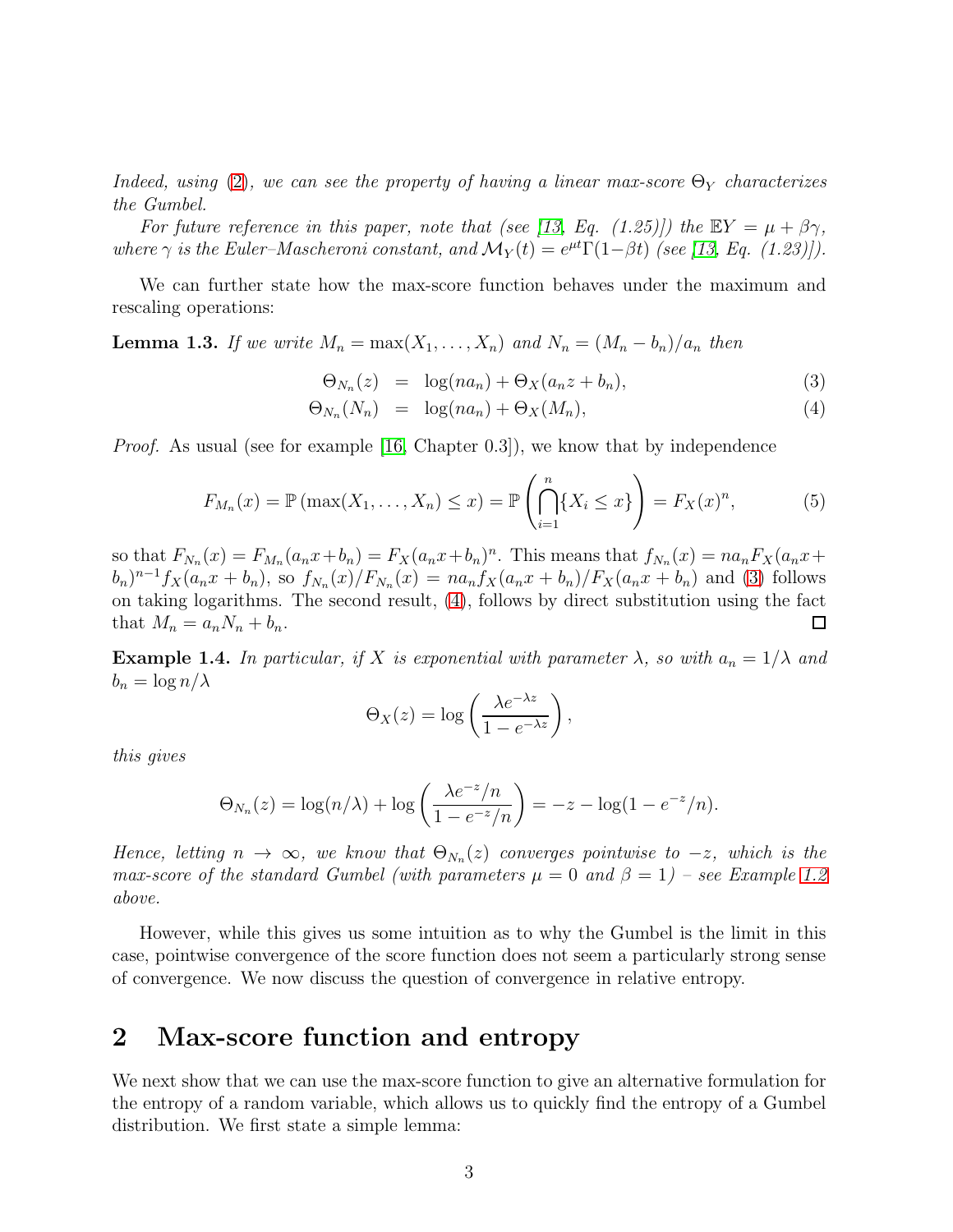<span id="page-3-0"></span>**Lemma 2.1.** For any random variable X with distribution function  $F_X$ :

$$
\mathbb{E}\log F_X(X) = \mathbb{E}\log(1 - F_X(X)) = -1.
$$

*Proof.* By change of variables  $y = F_X(x)$ , since the  $dy = f_X(x)dx$  the first expression becomes

$$
\int_{-\infty}^{\infty} f_X(x) \log F_X(x) dx = \int_0^1 \log y dy = [y \log y - y]_0^1 = -1.
$$
 (6)

For the second expression the same change of variables gives

$$
\int_{-\infty}^{\infty} f_X(x) \log (1 - F_X(x)) dx = \int_0^1 \log(1 - y) dy = [-(1 - y) \log(1 - y) - y]_0^1 = -1, (7)
$$
  
is stated.

as stated.

We note a corollary which will be useful in due course:

<span id="page-3-3"></span>**Corollary 2.2.** For  $M_n$  the maximum of n independent copies of X:

$$
-\mathbb{E}\log F_X(M_n) = \frac{1}{n}
$$

*Proof.* Recalling from [\(5\)](#page-2-3) that  $F_{M_n}(x) = F_X(x)^n$  we know from Lemma [2.1](#page-3-0) that

$$
-1 = \mathbb{E} \log F_{M_n}(M_n) = n \mathbb{E} \log F_X(M_n),
$$

and the result follows on rearranging.

<span id="page-3-2"></span>**Proposition 2.3.** For a random variable X with max-score function  $\Theta_X$ , the entropy H(X) *satisfies*

$$
H(X) = 1 - \mathbb{E}\Theta_X(X). \tag{8}
$$

*Proof.* The key observation is that  $\log f_X(x) = \log F_X(x) + \Theta_X(x)$  so that:

<span id="page-3-1"></span>
$$
H(X) = -\int_{-\infty}^{\infty} f_X(x) \log f_X(x) dx
$$
  
= 
$$
-\int_{-\infty}^{\infty} f_X(x) \log F_X(x) dx - \int_{-\infty}^{\infty} f_X(x) \Theta_X(x) dx
$$
 (9)  
= 
$$
1 - \mathbb{E} \Theta_X(X),
$$

where we apply Lemma [2.1](#page-3-0) to find the first term of [\(9\)](#page-3-1).

Example 2.4. In particular we recover the entropy of Y, a Gumbel distribution with *parameters*  $\mu$  *and*  $\beta$  *since*  $\mathbb{E}Y = \mu + \beta \gamma$  *so that using Example [1.2:](#page-1-0)* 

$$
H(Y) = 1 - \mathbb{E}\left(-\log \beta - \frac{Y - \mu}{\beta}\right) = 1 + \log \beta + \gamma.
$$

*(See for example [\[15,](#page-10-4) Theorem 1.6iii)])*

 $\Box$ 

 $\Box$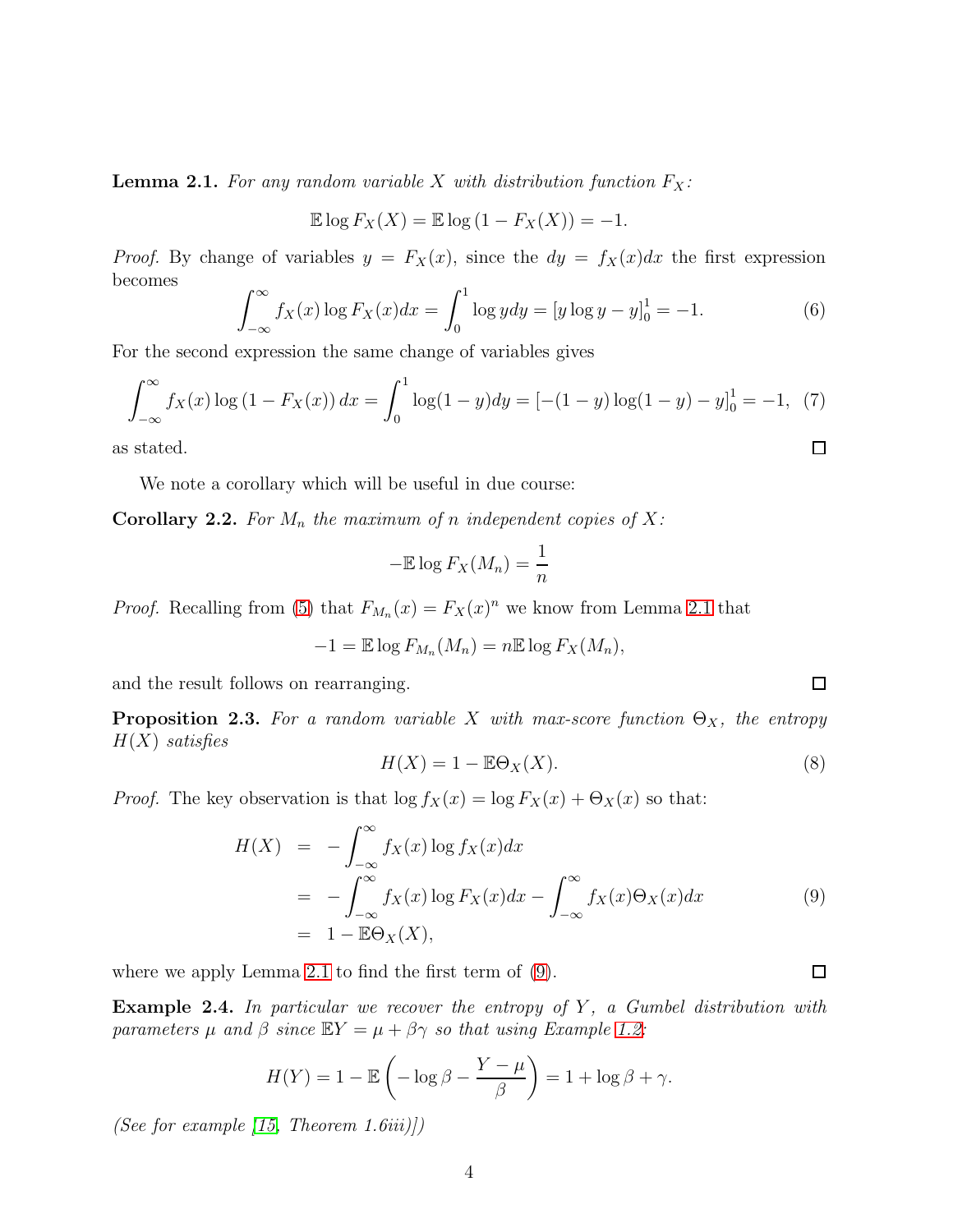We can use similar arguments to give an expression for the relative entropy  $D(X||Y)$ where  $Y$  is Gumbel:

Proposition 2.5. *Given random variable* X*, we can write the relative entropy from* X *to* Y *, a Gumbel random variable with parameters* µ *and* β*, as*

<span id="page-4-1"></span>
$$
D(X||Y) = \left(\mathbb{E}\Theta_X(X) + \log \beta + \frac{\mathbb{E}X - \mu}{\beta}\right) + \left(\mathbb{E}e^{-(X-\mu)/\beta} - 1\right). \tag{10}
$$

 $\Box$ 

*Proof.*

$$
D(X||Y) = \int f_X(x) \log \left(\frac{f_X(x)}{f_Y(x)}\right) dx
$$
  
=  $-H(X) - \int f_X(x) \log f_Y(x) dx$   
=  $-(1 - \mathbb{E}\Theta_X(X)) - \int f_X(x) \log F_Y(x) dx - \int f_X(x) \Theta_Y(x) dx$   
=  $\mathbb{E}\Theta_X(X) - 1 + \int f_X(x) \exp\left(-\frac{(x - \mu)}{\beta}\right) dx + \log \beta + \int f_X(x) \frac{(x - \mu)}{\beta} dx.$ 

substituting from Proposition [2.3](#page-3-2) and using the value of  $\Theta_Y$  from Example [1.2.](#page-1-0)

Observe that in the case of  $X$  itself Gumbel with the same parameters as  $Y$ , both bracketed terms in [\(10\)](#page-4-1) vanish:

- 1. We can rewrite the first term as  $\mathbb{E}(\Theta_X(X) \Theta_Y(X))$ , using the value of the maxscore in the Gumbel case (Example [1.2\)](#page-1-0). This suggests that (as in [\[9\]](#page-9-3)) we may wish to consider this term as a standardized score function with the relevant linear term subtracted off.
- 2. We can rewrite the second term in [\(10\)](#page-4-1) as  $e^{\mu/\beta} \mathcal{M}_X(-1/\beta) 1$ , where  $\mathcal{M}_X(t)$  is the moment generating function. Since (see Example [1.2\)](#page-1-0) the moment generating function of a Gumbel random variable is  $\mathcal{M}_Y(t) = e^{\mu t} \Gamma(1 - \beta t)$ , we know that in the Gumbel case  $e^{\mu/\beta} \mathcal{M}_X(-1/\beta) - 1 = e^{\mu/\beta} e^{-\mu/\beta} \Gamma(2) - 1 = 0.$

## <span id="page-4-0"></span>3 von Mises representation and convergence in relative entropy

We will demonstrate convergence of relative entropy in a restricted version of the domain of maximum attraction:

<span id="page-4-2"></span>**Definition 3.1.** Assume that the upper limit of the support of X is  $x_0 := \sup\{x : F_X(x)$ 1} *(which may be finite or infinite) and assume that the distribution function*  $F_X$  *has a von Mises representation [\[16,](#page-10-2) Eq. (1.3)]*

<span id="page-4-3"></span>
$$
F_X(x) = 1 - c \exp\left(-\int_{z_0}^x \frac{1}{g(u)} du\right) = 1 - c \exp(-G(x)),\tag{11}
$$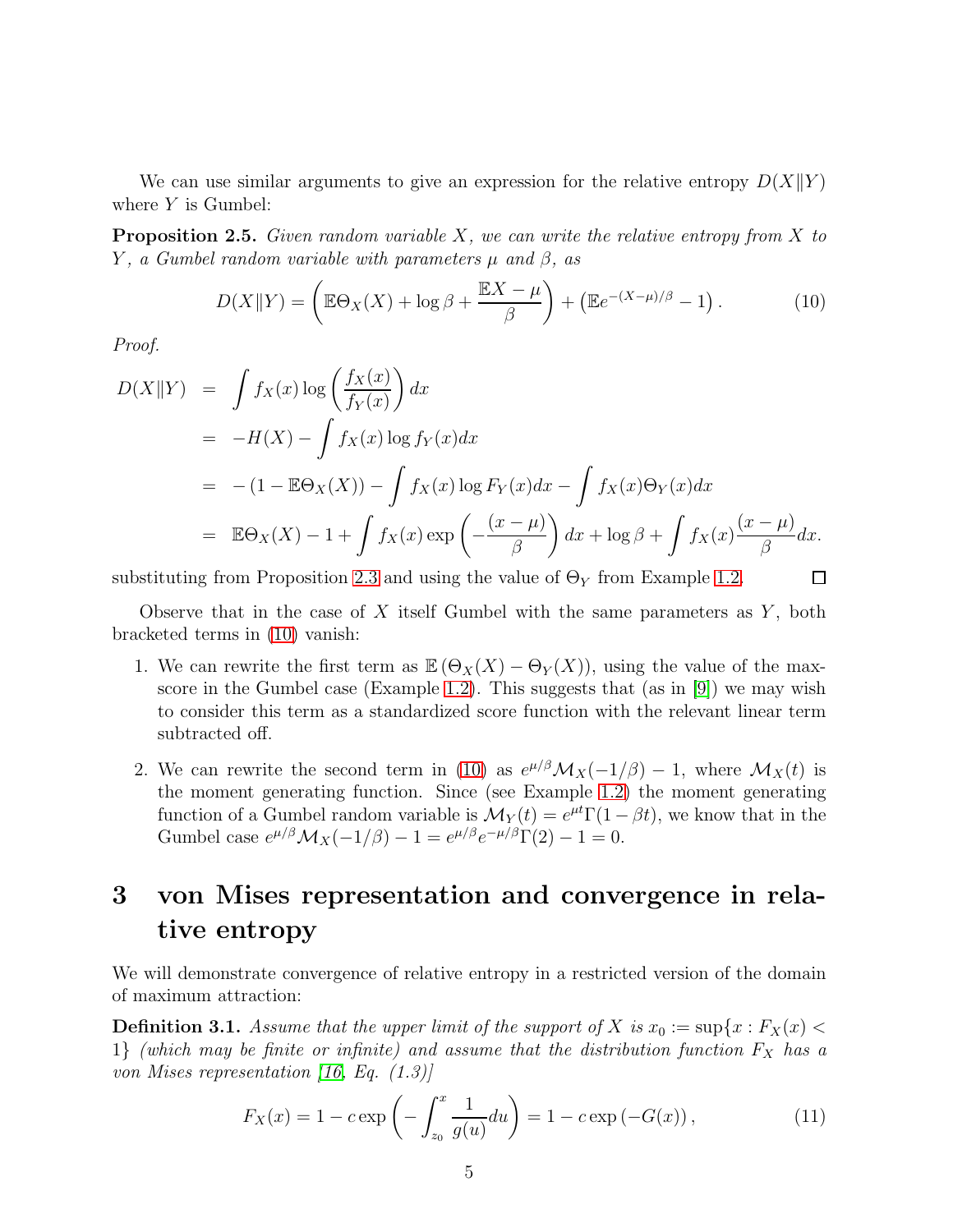*for some auxiliary function* g *such that*  $g'(u) \to 0$  *as*  $u \to x_0$ *.* 

### <span id="page-5-5"></span>Example 3.2.

- *1. For the exponential we can take*  $c = 1$ ,  $z_0 = 0$ ,  $x_0 = \infty$ ,  $g(u) = 1/\lambda$  and  $b_n = \log n/\lambda$ .
- *2. For the example of*  $F(x) = 1 \exp(-x/(1-x))$  *given by Gnedenko* [\[8\]](#page-9-13) (see also [\[16,](#page-10-2) *P.39]*) we can take  $c = 1$ ,  $z_0 = 0$ ,  $x_0 = 1$ ,  $g(u) = (1 - u)^2$  and  $b_n = \log n/(1 + \log n)$ .

Note that (see [\[16,](#page-10-2) Proposition 1.4]) the normalized maximum  $N_n$  converges to the Gumbel if and only if the distribution function is of the form  $F_X(x) = 1 - c(x) \exp(-G(x))$ where  $\lim_{x\to x_0} c(x) = c$ . However, the restricted class of distributions of Definition [3.1](#page-4-2) is easier to deal with.

Assuming the von Mises representation [\(11\)](#page-4-3) holds we can write the density

$$
f_X(x) = cG'(x) \exp(-G(x)) = \frac{1 - F_X(x)}{g(x)},
$$
\n(12)

or note that  $1/q(x)$  is the hazard function of X.

We now state a technical condition which we will use to prove convergence:

### <span id="page-5-2"></span><span id="page-5-0"></span>Condition 1.

- <span id="page-5-1"></span>*1. Assume*  $\log g(x)$  *is bounded and continuous, and that*  $g(x_0)$  *is finite and non-zero.*
- 2. Assume that  $\int_{-\infty}^{0} |x|^k dF_X(x) < \infty$  for all k.

<span id="page-5-3"></span>Lemma 3.3. *Under Condition [1.](#page-5-0)[2:](#page-5-1)*

- *1. The mean*  $\mathbb{E}N_n$  *converges to the Euler–Mascheroni constant*  $\gamma$ *.*
- *2. The moment generating function converges as follows:*

<span id="page-5-4"></span>
$$
\lim_{n \to \infty} \mathcal{M}_{N_n}(t) = \Gamma(1 - t),\tag{13}
$$

*by Taylor's theorem.*

*Proof.* Note that (see [\[16,](#page-10-2) Proposition 2.1]) under Condition [1](#page-5-0)[.2](#page-5-1) the kth moment of  $N_n$ converges:

<span id="page-5-6"></span>
$$
\lim_{n \to \infty} \mathbb{E}(N_n)^k = (-1)^k \Gamma^{(k)}(1),\tag{14}
$$

 $\Box$ 

where  $\Gamma^{(k)}(x)$  is the k<sup>th</sup> derivative of the Γ function at x.

We deduce convergence of the moment generating function

$$
\lim_{n\to\infty} \mathcal{M}_{N_n}(t) = \lim_{n\to\infty} \sum_{r=0}^{\infty} \frac{t^r \mathbb{E}(N_n)^r}{r!} = \lim_{n\to\infty} \sum_{r=0}^{\infty} \frac{t^r \mathbb{E}(N_n)^r}{r!} = \sum_{r=0}^{\infty} \frac{(-t)^r \Gamma^{(k)}(1)}{r!} = \Gamma(1-t),
$$

by Taylor's theorem.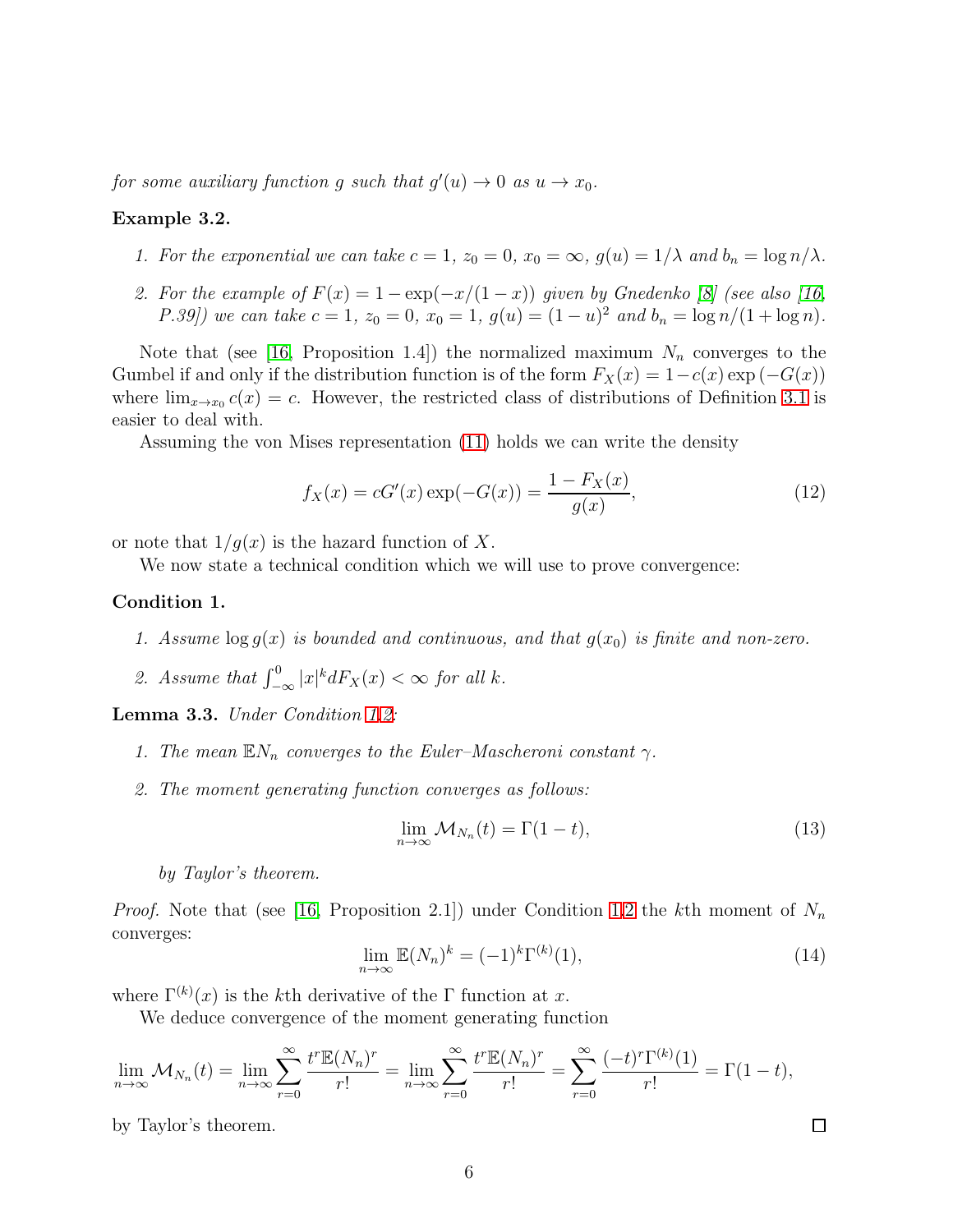<span id="page-6-0"></span>Theorem 3.4. *If the distribution function of* X *satisfies the von Mises representation* [\(11\)](#page-4-3) and Condition [1](#page-5-0) holds, there exist norming constants  $a_n$  and  $b_n$  satisfying  $log(cn) = G(b_n)$ *and*  $a_n = g(b_n)$  *such that*  $N_n = (M_n - b_n)/a_n$  *satisfies* 

$$
\lim_{n \to \infty} D(N_n \| Y) = 0,
$$

*where* Y *is a standard Gumbel distribution (with*  $\beta = 1$  *and*  $\mu = 0$ ).

*Proof.* We use the norming constants from [\[16,](#page-10-2) Proposition 1.1(a)], that is  $a_n = g(b_n)$ where  $b_n$  satisfies  $1/n = 1 - F(b_n) = c \exp(-G(b_n))$ . Taking logs and rearranging, this gives  $log(cn) = G(b_n)$ .

We can give an alternative form of the max-score of  $F_X$ :

$$
\Theta_X(x) = \log(f_X(x)/F_X(x))
$$
  
= log  $(f_X(x)/(1 - F_X(x)) + \log(1 - F_X(x)) - \log F_X(x)$   
= -log  $g(x) + \log(1 - F_X(x)) - \log F_X(x)$  (15)

Then, using [\(4\)](#page-2-2) from Lemma [1.3](#page-2-0) and defining  $H_n := 1 + 1/2 + 1/3 + \ldots + 1/n$  to be the nth harmonic number we can write the first term in the relative entropy expression [\(10\)](#page-4-1) in the case  $\mu = 0$  and  $\beta = 1$  as

<span id="page-6-1"></span>
$$
\mathbb{E}\Theta_{N_n}(N_n) + \mathbb{E}N_n
$$
  
=  $\log(na_n) + \mathbb{E}\Theta_X(M_n) + \mathbb{E}N_n$   
=  $\log(na_n) - \mathbb{E}\log g(M_n) + \mathbb{E}\log(1 - F_X(M_n)) - \mathbb{E}\log F_X(M_n) + \mathbb{E}N_n$   
=  $(\log g(b_n) - \mathbb{E}\log g(M_n)) + (\log n - H_n) + \frac{1}{n} + \mathbb{E}N_n$  (16)

where we use the expression  $-\mathbb{E} \log F_X(M_n) = 1/n$  stated in Corollary [2.2](#page-3-3) above, and use the expression  $-\mathbb{E}\log(1 - F_X(M_n)) = H_n$  given in Lemma [3.5](#page-7-0) below.

We can consider the behaviour as  $n \to \infty$  of the four terms in [\(16\)](#page-6-1) separately:

- 1. Using Condition [1](#page-5-0)[.1](#page-5-2) we know that  $\log g(b_n) \to \log g(x_0)$  and since  $M_n \to x_0$  in distribution we know that  $\mathbb{E} \log g(M_n) \to \log g(x_0)$  by the portmanteau lemma.
- 2. It is a standard fact that  $\log n H_n$  is a monotonically increasing sequence which converges to  $-\gamma$ .
- 3. Clearly the first term converges to zero.
- 4. Lemma [3.3](#page-5-3) tells us that the final term converges to  $\gamma$ .

Putting this all together, we deduce that [\(16\)](#page-6-1) converges to

$$
0 - \gamma + 0 + \gamma = 0.
$$

In the case  $\mu = 0$  and  $\beta = 1$ , the second term in the relative entropy expression [\(10\)](#page-4-1) becomes

$$
\mathbb{E}e^{-N_n} - 1 = \mathcal{M}_{N_n}(-1) - 1 \to \Gamma(2) - 1 = 0,
$$

7

by [\(13\)](#page-5-4).

 $\Box$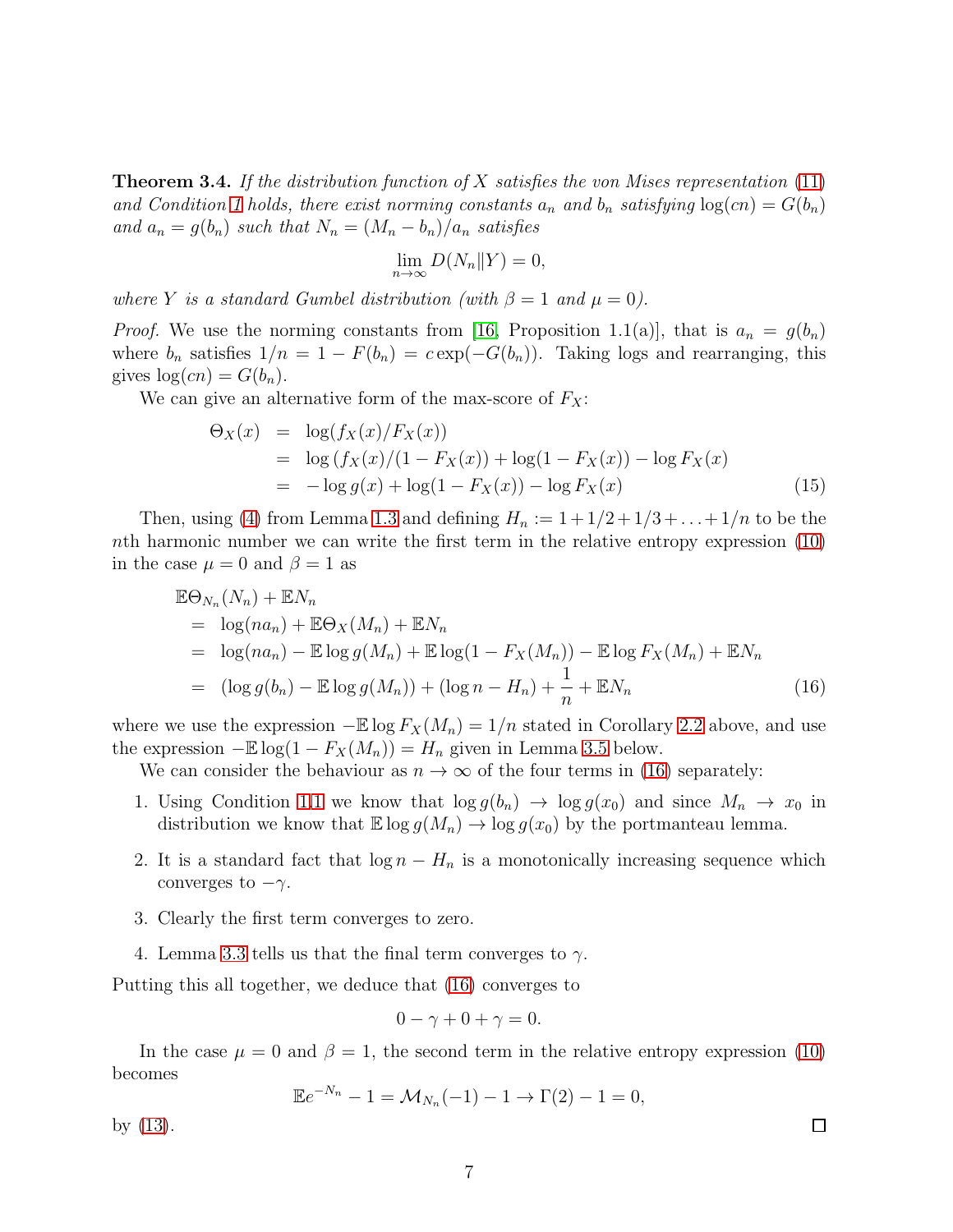<span id="page-7-0"></span>Lemma 3.5. *The expected value*

$$
-\mathbb{E}\log(1 - F_X(M_n)) = H_n
$$

*is the same for all*  $F_X$ .

*Proof.* By standard manipulations, we know that  $-\log(1 - F_X(X))$  is exponential with parameter 1. This follows by direct substitution, since

$$
\mathbb{P}(-\log(1 - F_X(X) \le z) = \mathbb{P}(F_X(X) \le 1 - \exp(-z))
$$
  
=  $\mathbb{P}(X \le F_X^{-1}(1 - \exp(-z)) = F_X(F_X^{-1}(1 - \exp(-z))$   
=  $1 - \exp(-z),$ 

as required. Now, since  $-\log(1 - F_X(t))$  is increasing in t, we can write

$$
-\log(1 - F_X(M_n)) = -\log\left(1 - F_X\left(\max_{1 \le i \le n} X_i\right)\right) = \max_{1 \le i \le n} -\log(1 - F_X(X_i)) \sim \max_{1 \le i \le n} E_i,
$$

where  $E_i$  are independent exponentials with parameter 1.

It is well-known that the expected value of  $\max_{1 \leq i \leq n} E_i = H_n$ , the *n*th harmonic number. The simplest proof of this is to write

$$
\max_{1 \le i \le n} E_i = \sum_{i=1}^n U_i,
$$

where  $U_i$  are independent exponentials with parameter  $n-i+1$ . (This follows from the memoryless property of  $E_i$ , by thinking of  $U_1$  as the time for the first exponential event to happen,  $U_2$  as the time for the second, and so on). Since  $\mathbb{E}U_i = 1/(n-i+1)$ , the result follows.  $\Box$ 

<span id="page-7-1"></span>**Corollary 3.6.** Assume that the distribution function  $F_X$  has a von Mises representation [\(11\)](#page-4-3) *whose auxiliary function* g *satisfies Condition [1.](#page-5-0) Then the entropy of the normalized maximum*  $N_n = (M_n - b_n)/a_n$  *satisfies* 

$$
\lim_{n \to \infty} H(N_n) = 1 + \gamma,
$$

*which is the entropy of the corresponding Gumbel distribution.*

*Proof.* By Proposition [2.3](#page-3-2)

$$
H(N_n) = 1 - \mathbb{E}\Theta_{N_n}(N_n)
$$
  
= 
$$
(1 + \mathbb{E}N_n) - \mathbb{E}(\Theta_{N_n}(N_n) + N_n)
$$

The first term converges to  $1 + \gamma$  by Lemma [3.3,](#page-5-3) the second term is precisely [\(16\)](#page-6-1) and converges to zero as described in the proof of Theorem [3.4.](#page-6-0) □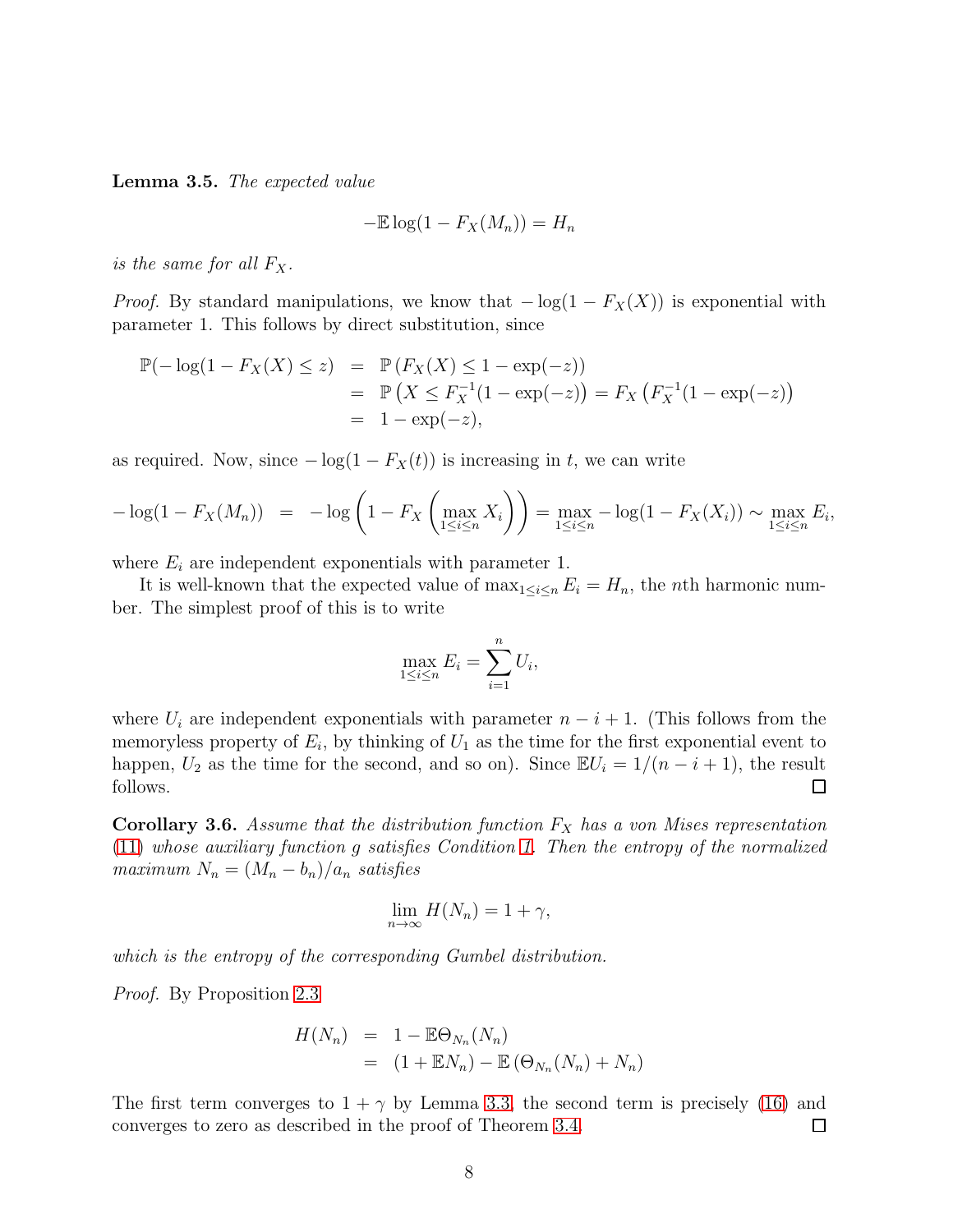Remark 3.7. *Note that for the exponential case of Example [3.2,](#page-5-5) Condition [1](#page-5-0) is satisfied, so we can deduce convergence in relative entropy. Indeed, since* g *is constant in this case, the first term of* [\(16\)](#page-6-1) *vanishes, meaning that we can deduce that*  $\mathbb{E}\Theta_{N_n}(N_n) = \log n - H_n + 1/n$ *and the entropy is exactly*

$$
H(N_n) = 1 + H_n - \log n - 1/n,
$$
\n(17)

*which value may be of independent interest. Using the fact that*  $H_n = \log n + \gamma + 1/(2n) +$  $O(1/n^2)$ , we can deduce that  $H(N_n) = 1 + \gamma - 1/(2n) + O(1/n^2)$ . In the spirit of [\[11\]](#page-9-4) *and other papers, it may be of interest to ask under what conditions the convergence in Corollary [3.6](#page-7-1) is at rate* O(1/n) *in this way.*

Theorem [3.4](#page-6-0) shows that convergence in relative entropy occurs for a range of random variables that are 'approximately exponential' in some sense. However, observe that the Gnedenko example  $g(u) = (1 - u)^2$  from Example [3.2](#page-5-5) does not satisfy Condition [1.](#page-5-0)[1,](#page-5-2) so Theorem [3.4](#page-6-0) cannot be directly applied in this case. However, it is possible to deduce convergence in relative entropy in this example too, using a relatively simple adaption of the argument.

We use Condition [1.](#page-5-0)[1](#page-5-2) to control the term  $(\log g(b_n) - \mathbb{E} \log g(M_n))$ . We can do this under milder conditions as follows. Write  $\psi(u) = \log g(u)$ , then we can use the Taylor series around  $b_n$  to expand

<span id="page-8-0"></span>
$$
\mathbb{E}\log g(M_n) - \log g(b_n) = \sum_{k=1}^{\infty} \frac{\psi^{(k)}(b_n)}{k!} \mathbb{E}(M_n - b_n)^k
$$

$$
= \sum_{k=1}^{\infty} \frac{1}{k!} \left(\psi^{(k)}(b_n)a_n^k\right) \mathbb{E}\left(\frac{M_n - b_n}{a_n}\right)^k
$$

$$
= \sum_{k=1}^{\infty} \frac{1}{k!} \left(\psi^{(k)}(b_n)g(b_n)^k\right) \mathbb{E}N_n^k.
$$
(18)

In the specific case of  $g(u) = (1 - u)^2$ , notice that  $\psi^{(k)}(u) = -2(k - 1)!/(1 - u)^k$ , so that

$$
(\psi^{(k)}(b_n)g(b_n)^k) = -2(k-1)!(1-b_n)^k,
$$

and [\(18\)](#page-8-0) becomes:

$$
-2\sum_{k=1}^{\infty}\frac{1}{k}(1-b_n)^k \mathbb{E} N_n^k.
$$

We can see that the  $(1 - b_n)^k$  term converges to 0 since  $b_n$  converges to 1, and [\(14\)](#page-5-6) gives that  $\mathbb{E} N_n^k$  converges to a finite constant, and [18](#page-8-0) (and hence relative entropy) converges to zero.

Clearly this argument will hold in greater generality, and we can deduce that convergence in relative entropy will hold for any random variable defined by an auxiliary function g such that  $\psi^{(k)}(u)g(u)^k/k! \to 0$  as  $u \to x_0$ .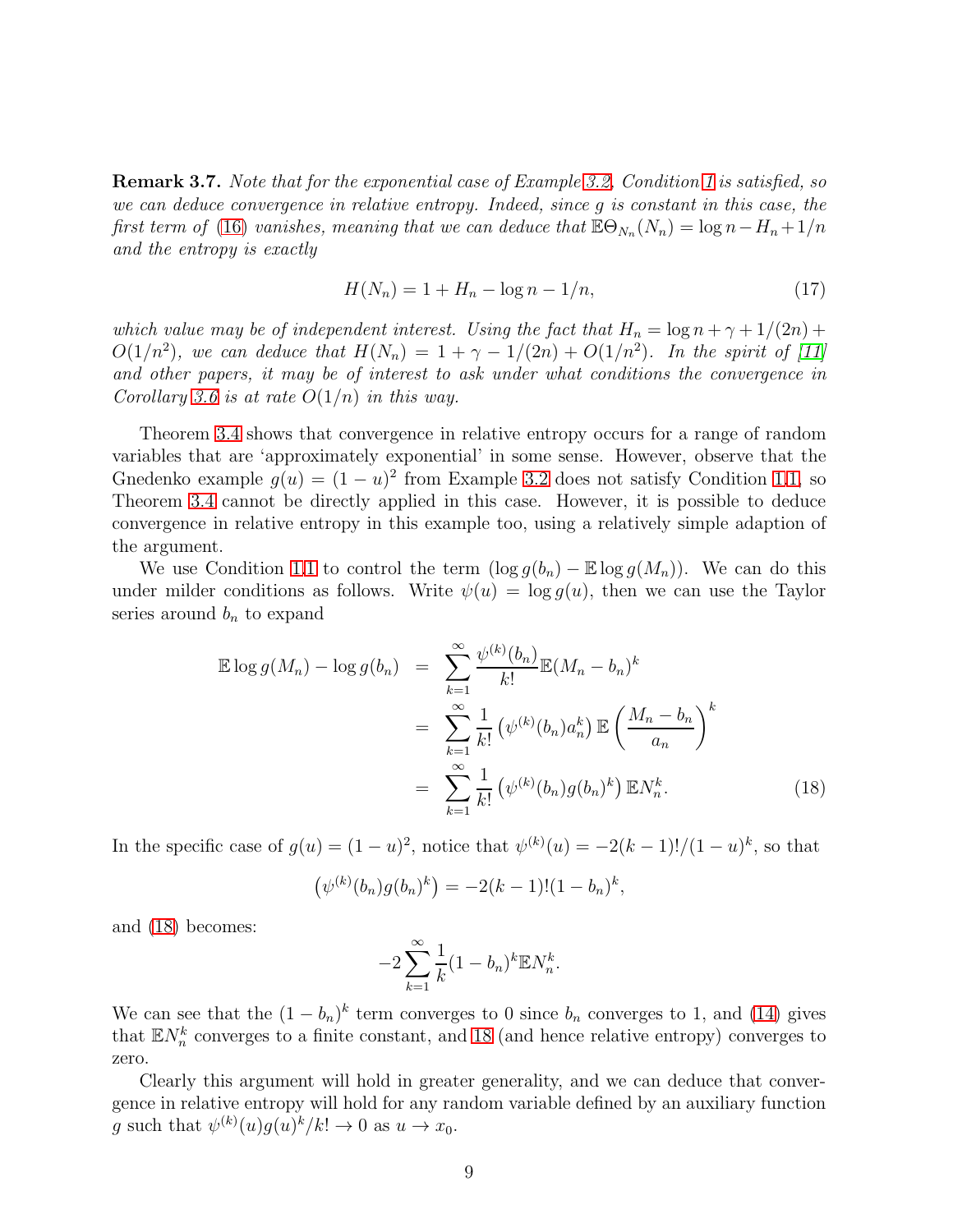### <span id="page-9-2"></span>References

- <span id="page-9-10"></span>[1] A. R. Barron. Entropy and the Central Limit Theorem. *Ann. Probab.*, 14(1):336–342, 1986.
- <span id="page-9-11"></span>[2] C. Bartholmé and Y. Swan. Rates of convergence towards the Fréchet distribution. See [arXiv:1311.3896](http://arxiv.org/abs/1311.3896), 2013.
- <span id="page-9-0"></span>[3] J.-F. Bercher and C. Vignat. An entropic view of Pickands' theorem. In *2008 IEEE International Symposium on Information Theory (ISIT)*, pages 2625–2628. IEEE, 2008.
- <span id="page-9-1"></span>[4] N. M. Blachman. The convolution inequality for entropy powers. *IEEE Trans. Information Theory*, 11:267–271, 1965.
- [5] L. D. Brown. A proof of the Central Limit Theorem motivated by the Cramér-Rao inequality. In G. Kallianpur, P. R. Krishnaiah, and J. K. Ghosh, editors, *Statistics and Probability: Essays in Honour of C.R. Rao*, pages 141–148. North-Holland, New York, 1982.
- <span id="page-9-8"></span><span id="page-9-7"></span>[6] L. De Haan and A. Ferreira. *Extreme value theory: an introduction*. Springer Science & Business Media, 2007.
- <span id="page-9-13"></span>[7] L. De Haan and S. I. Resnick. Local limit theorems for sample extremes. *The Annals of Probability*, pages 396–413, 1982.
- <span id="page-9-3"></span>[8] B. Gnedenko. Sur la distribution limite du terme maximum d'une série aléatoire. *Annals of Mathematics*, pages 423–453, 1943.
- [9] O. T. Johnson. *Information theory and the Central Limit Theorem*. Imperial College Press, London, 2004.
- <span id="page-9-5"></span>[10] O. T. Johnson. Maximal correlation and the rate of Fisher information convergence in the Central Limit Theorem. *IEEE Transactions on Information Theory (online first)*, 2020. doi:10.1109/TIT.2020.2985957.
- <span id="page-9-4"></span>[11] O. T. Johnson and A. R. Barron. Fisher information inequalities and the Central Limit Theorem. *Probability Theory and Related Fields*, 129(3):391–409, 2004.
- <span id="page-9-6"></span> $[12]$  I. Kontoyiannis, P. Harremoës, and O. T. Johnson. Entropy and the law of small numbers. *IEEE Trans. Inform. Theory*, 51(2):466–472, 2005.
- <span id="page-9-12"></span><span id="page-9-9"></span>[13] S. Kotz and S. Nadarajah. *Extreme value distributions: theory and applications*. World Scientific, 2000.
- [14] J. Pickands III. The continuous and differentiable domains of attraction of the extreme value distributions. *The Annals of Probability*, pages 996–1004, 1986.